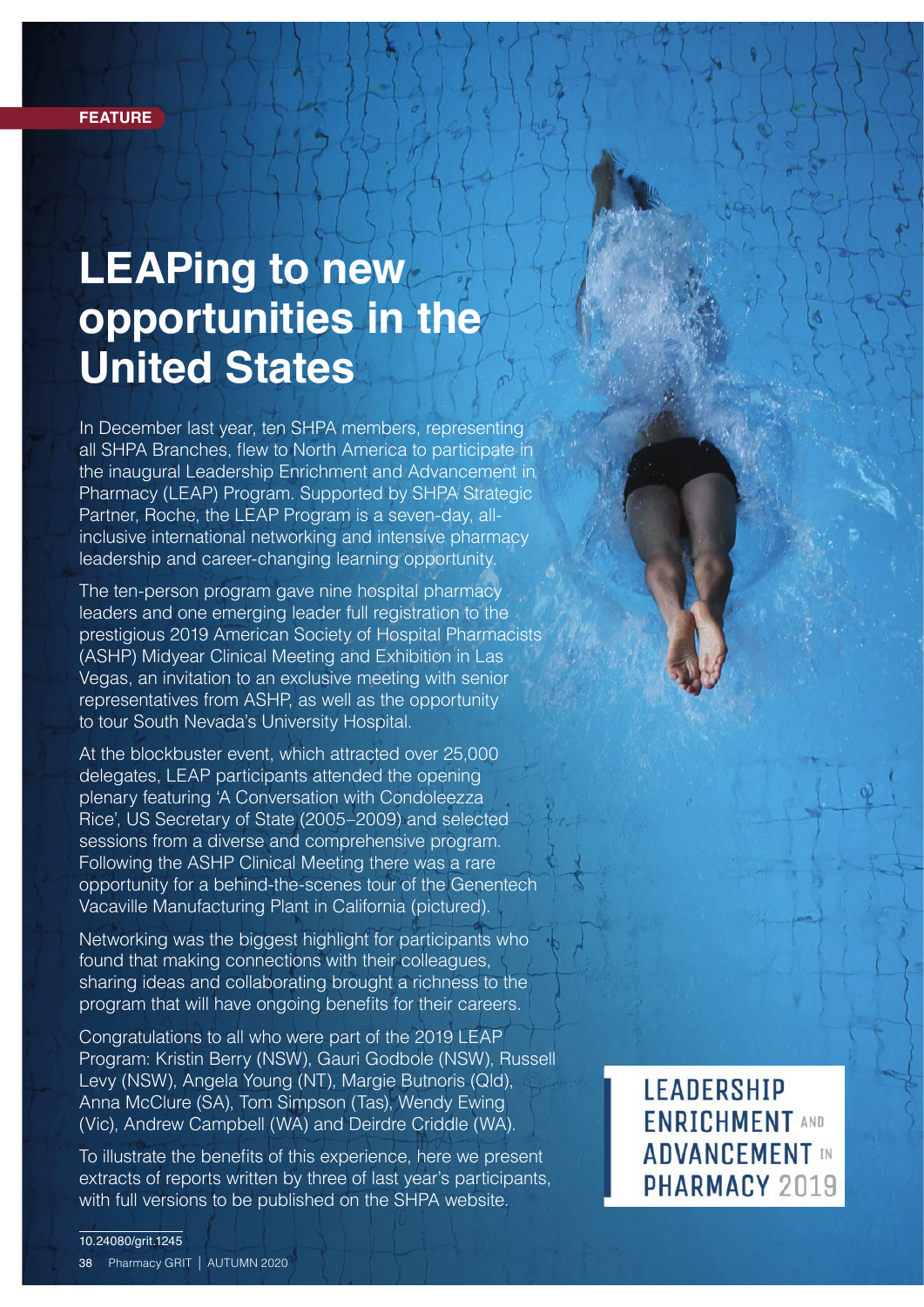## **Ambassadors for Australian Hospital Pharmacy Leadership**

#### **MARGIE BUTNORIS**

Director of Pharmacy, Surgical, Treatment and Rehabilitation Service (STARS), Metro North Hospital and Health Service, Queensland Health

The 2019 LEAP Program was an incredible opportunity that has set the bar for my 2020 professional development year and beyond. The impact on my professional journey has been large. So much so that on return I have found myself reflecting on the initial objective set by the SHPA during the application process: 'The LEAP Program is a careerchanging opportunity for established and emerging pharmacy leaders to be immersed in an intensive international networking and learning experience'. Not only was this objective met but in the eight days I spent immersed in the company of eight other established current senior professional leads and one emerging pharmacy leader, it was exceeded.

The scientific and educational components of the ASHP conference and tours of the Genentech facilities in Vacaville and South San Francisco were informative. The tours also provided an opportunity to bring a case-study in organisational culture to life – the balance achieved



between process, procedure and lean workflows combined with an environment to encourage curiosity and innovation was noteworthy and impressive. It is impossible not to leave the facility without thinking how that culture could be cultivated in your own organisation.

Personal continuous professional development (CPD) highlights from the ASHP midyear conference were as diverse as they were enlightening. Standout sessions included 'No higher honor: A conversation with Condoleezza Rice', in which the 66th Secretary of State of the United States shared her journey of personal and professional advancement. Another standout was the workshop session with ASHP's leaders, which explored the opportunities and challenges facing pharmacy practice.

Having had both the pleasure and the experience of sitting on three SHPA Medicines Management organising committees, I was keenly interested in the logistics of a complex scientific program pulled together to meet the CPD needs of close to 30,000 delegates. It's important to highlight that SHPA's annual national conference is world-class.

For me though, the full impact of the LEAP Program and the enrichment to my own career was found in the company of my fellow delegates, or the more fitting term on this international stage, 'Ambassadors for Australian Hospital Pharmacy Leadership'. The ability to network, brainstorm and trouble-shoot with nine leaders was a gift and the impact on my professional career is immeasurable. For me, my personal reflection and introspection of my leadership skills came from the impact that the other ambassadors had on me over the tour.

These were my travel companions, my network and my friends new and old that provided me with a leadership, enrichment and advancement opportunity. These are the pharmacy leaders that have impacted my career.



An SHPA Strategic Partner Delegates at the tour of the Genentech Vacaville Manufacturing Plant.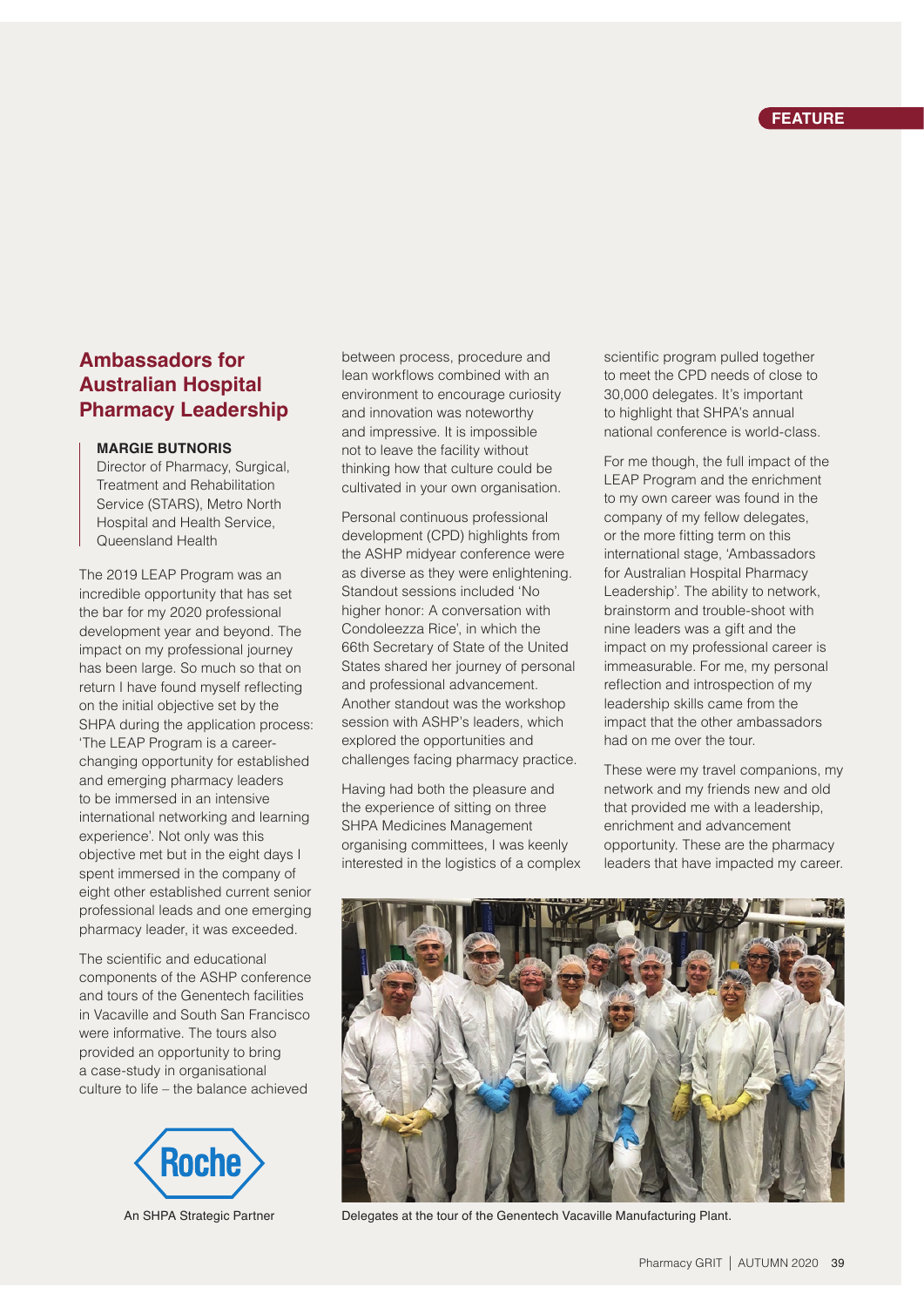#### **FEATURE**

### **Imagine, inspire, engage and excel – technicians empowered!**

#### **GAURI GODBOLE**

Team Leader Pharmacist, Aged Care and Mental Health, Pharmacy Department, Gosford Hospital, Central Coast LHD, NSW

The ASHP conference afforded me the new experience of participating in a technicians' roundtable, where technicians and pharmacists were divided into groups and given a contemporary pharmacy question to discuss. It was fascinating to participate in these discussions with professional colleagues from across the Pacific, where exciting new roles and opportunities were explored, such as advanced technician portfolios, partnering with residents and/or pharmacists for projects, and pharmacy communication co-ordinator roles.

Interestingly, many participants discussed similar career challenges faced by Australia's technicians, such as lack of national certification and career progression ladder, financial help, upper leadership buy-in, etc. I spoke about SHPA's *Standard of Practice for the Utilisation of Pharmacy Technicians* and the

practice of placing technicians in clinical areas which was received with great interest!

The conference, and in particular our 'meet and greet' with ASHP officials, resonated with the theme of 'a structured approach of advancing practice'. Advancing practice is the key to unlocking and discovering our full potential, as individuals and as pharmacists. It was great to see the leaders in the profession across the globe advocating for what is going to be the future of our profession, for better patient care, but moreover, to maintain our unique position within interdisciplinary teams.

The wellbeing of self and our colleagues must be our topmost priority for ongoing high-quality patient care. There were some excellent presentations at the conference on innovative initiatives to encourage resilience and wellbeing. Some of these initiatives included engaging frontline staff when creating meeting agendas, and creating interactive discussions on 'hot topics'; the importance of wellbeing during formal and informal staff catch-ups, creating a dedicated place for wellbeing related resources, fostering a culture of gratitude were also discussed.

## **Unit dose dispensing in the US hospital system – just because we can, does it mean we should?**

#### **KIRSTIN BERRY**

District Medication Safety and Quality Manager, Hunter New England LHD, NSW

The ASHP 2019 Midyear Clinical Midyear Conference and exhibition drew a large contingent of exhibitors showcasing their products, one of which – Automated Unit-Dose Dispensing Systems One – hasn't yet gained a foothold in the Australian hospital pharmacy landscape.

A unit dose is one discrete solid oral dosage form, a singular dose, for dispensing as a single administration.1 A machine is used to package individual tablets into small, single-dose packets. The system used in the majority of US hospitals includes the packing machinery, storage unit, electronic prescribing and administration software and barcode scanner, and is designed as a pharmacy-controlled distribution model, removing the need for traditional packaging and imprest systems currently used in Australian hospitals. This is known as a closed-loop system.2

## **A**

Advancing practice is the key to unlocking and discovering our full potential, as individuals and as pharmacists.